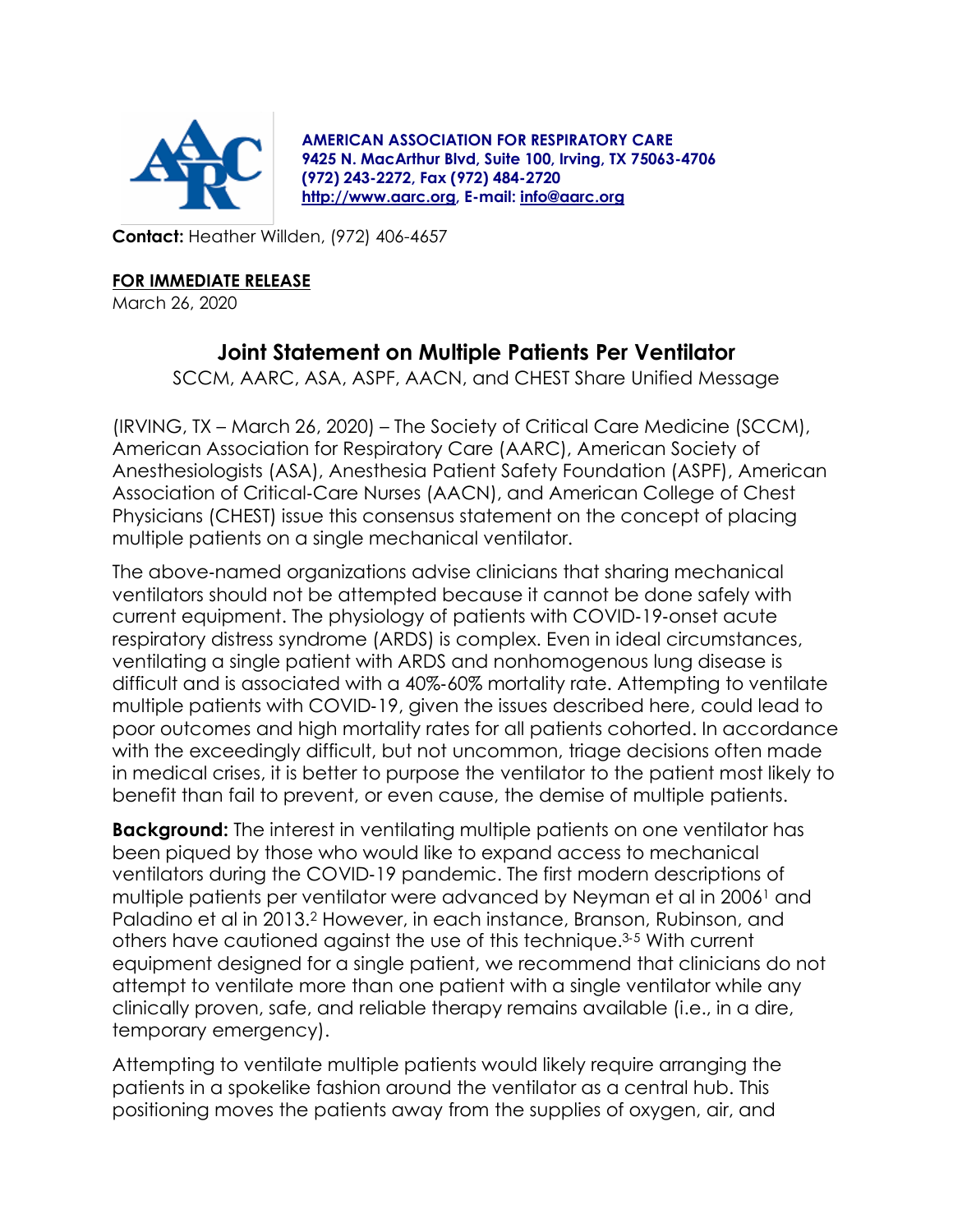vacuum at the head of the bed. It also places the patients in proximity to each other, allowing for transfer of organisms. Spacing the patients farther apart would likely result in hypercarbia.

Spontaneous breathing by a single patient sensed by the ventilator would set the respiratory frequency for all the other patients. The added circuit volume could preclude triggering. Patients may also share gas between circuits in the absence of one‐way valves. Pendelluft between patients is possible, resulting in both cross‐infection and over‐distension. Setting alarms can monitor only the total response of the patients' respiratory systems as a whole. This would hide changes occurring in only one patient. The reasons for avoiding ventilating multiple patients with a single ventilator are numerous.

These reasons include:

- Volumes would go to the most compliant lung segments.
- Positive end-expiratory pressure, which is of critical importance in these patients, would be impossible to manage.
- Monitoring patients and measuring pulmonary mechanics would be challenging, if not impossible.
- Alarm monitoring and management would not be feasible.
- Individualized management for clinical improvement or deterioration would be impossible.
- In the case of a cardiac arrest, ventilation to all patients would need to be stopped to allow the change to bag ventilation without aerosolizing the virus and exposing healthcare workers. This circumstance also would alter breath delivery dynamics to the other patients.
- The added circuit volume defeats the operational self-test (the test fails). The clinician would be required to operate the ventilator without a successful test, adding to errors in the measurement.
- Additional external monitoring would be required. The ventilator monitors the average pressures and volumes.
- Even if all patients connected to a single ventilator have the same clinical features at initiation, they could deteriorate and recover at different rates, and distribution of gas to each patient would be unequal and unmonitored. The sickest patient would get the smallest tidal volume and the improving patient would get the largest tidal volume.
- The greatest risks occur with sudden deterioration of a single patient (e.g., pneumothorax, kinked endotracheal tube), with the balance of ventilation distributed to the other patients.
- Finally, there are ethical issues. If the ventilator can be lifesaving for a single individual, using it on more than one patient at a time risks life‐ threatening treatment failure for all of them.